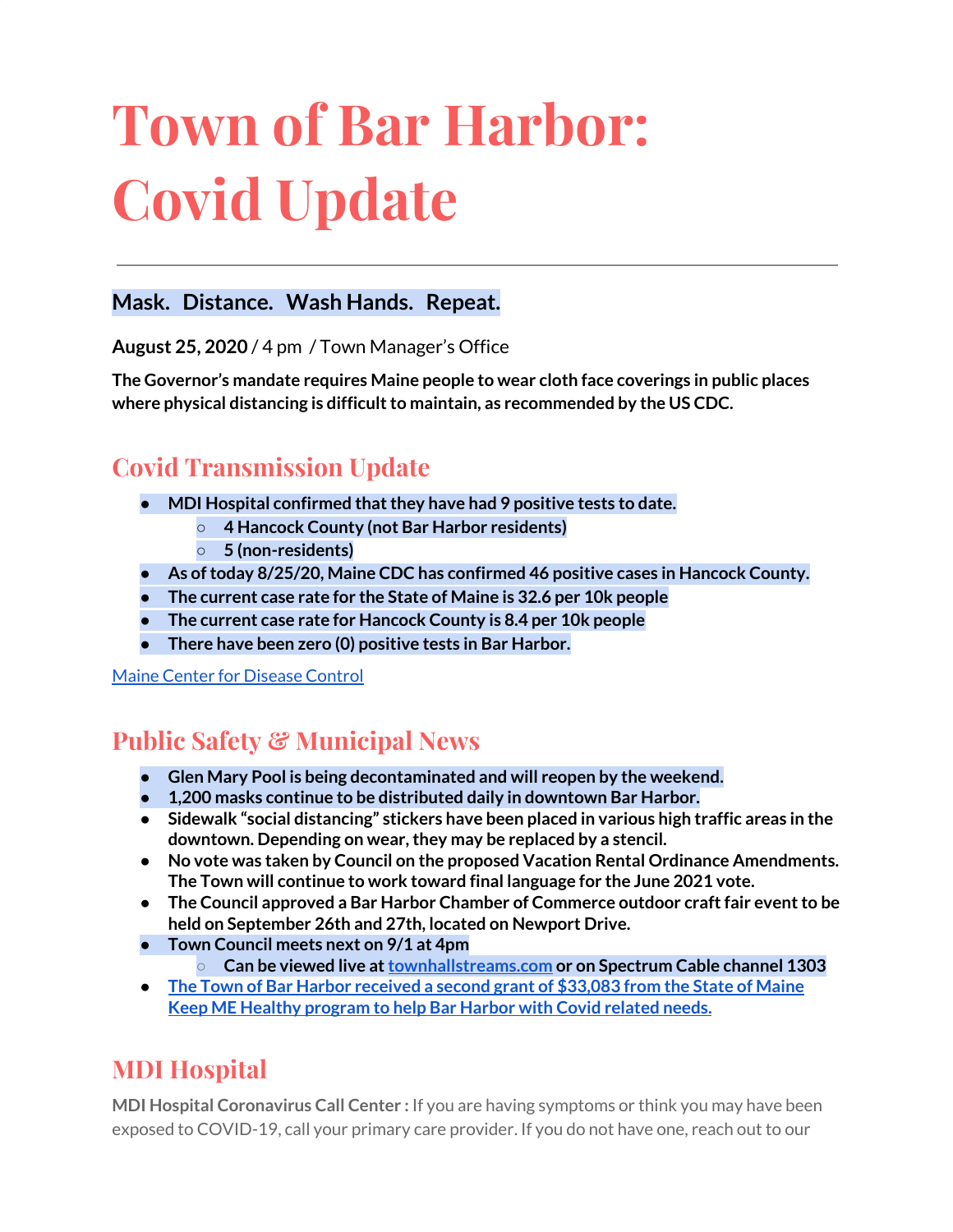Coronavirus Call Center at 207-801-5900. Calling ahead helps our dedicated health care professionals provide the best possible care and protects those in our community who are most vulnerable. Remember: **PLEASE CALL AHEAD**

## **School Information: Conners Emerson & MDI High School**

- **● School will be remote through September 25th.**
- **● Chris Popper talked with Principal Matt Haney from MDIHS about returning to school and fall sports. Click here to see the [interview](https://wdea.am/matt-haney-interview-august-20-video/?trackback=fbshare_mobile&fbclid=IwAR1D7TCctiFXeWQAOz7eUKOgnhS27wwAHTcza1sCsjWt_GcsSERBEIeL3pM)**

#### **School Emails and Websites**

- <http://www.mdirss.org/>
- **● Latest email update from [Principal](https://docs.google.com/document/d/1OKDsYNtOgV0FI9xAcXwQvenOKLV0S2vBg1o5jtu5CrE/edit?usp=sharing) Haney and MDI High School - FAQ's 8/19**
- MDI High School: Extra Curricular Physicals & Insurance [Information](https://wdea.am/mdihs-extracurricular-activity-physicals-and-insurance-information/?trackback=fbshare_mobile&fbclid=IwAR0wxPd824oG1ATLwkeI9s9n2sdpvEiyxeJGgB_mh2BlEJNT_AXiMynkobs)
- **● Latest email update from Conners [Emerson](https://docs.google.com/document/d/1v3pgkG6Q-9S3gisuUIj4etPVDwgBKl4P00JBkvZr-kk/edit?usp=sharing) School - 8/25 Possible exposure with staff clarification**
- Latest email update from [Superintendent](https://docs.google.com/document/d/1fzeCbc8gpTSKmUaDoQH1Avx5PVl-h0reFphXrT1eUNA/edit?usp=sharing) Marc Gousse -

## **Government News & Mandates**

#### **[Governor](https://www.maine.gov/governor/mills/) Mills: Latest Updates :**

- **● Governor Mills Launches \$200 Million [Economic](https://www.maine.gov/governor/mills/news/governor-mills-launches-200-million-economic-recovery-grant-program-support-maine-small) Recovery Grant Program to Support Maine Small [Businesses](https://www.maine.gov/governor/mills/news/governor-mills-launches-200-million-economic-recovery-grant-program-support-maine-small) 8/20**
- **Maine DHHS and [MaineHealth](https://www.maine.gov/governor/mills/news/maine-dhhs-and-mainehealth-announce-five-new-swab-and-send-covid-19-testing-sites-opening-next) Announce Five New "Swab and Send" COVID-19 Testing Sites [Opening](https://www.maine.gov/governor/mills/news/maine-dhhs-and-mainehealth-announce-five-new-swab-and-send-covid-19-testing-sites-opening-next) Next Week**

**[Representative](http://www.rephubbell.com/) Brian Hubbell's** latest [newsletter](http://www.rephubbell.com/) : [Stabilizing](http://www.rephubbell.com/2020/07/23/stabilizing-the-economy-climate-action-strategies-and-public-health-measures/) the economy, climate action [strategies,](http://www.rephubbell.com/2020/07/23/stabilizing-the-economy-climate-action-strategies-and-public-health-measures/) and public health measures 7/23/20

#### **Other Government Resources:**

- Pandemic [Unemployment](https://www.maine.gov/unemployment/pua/) Assistance
- Maine [Tourism](https://www.mainetourism.com/maine-tourism-relief-fund/) Relief Fund: Apply For Assistance beginning May 5
- The Small Business [Association](https://www.sba.gov/) Link to loan and grant forms: EIDL & PPP
- CDC [Guidelines](https://www.cdc.gov/coronavirus/2019-nCoV/index.html)
- [Maine](https://www.maine.gov/dhhs/mecdc/infectious-disease/epi/airborne/coronavirus.shtml#news) CDC

## **Bar Harbor Chamber of Commerce**

**If you have ideas that would help Bar Harbor businesses during this time, please email concepts to Chamber Director Alf Anderson: [alf@barharborinfo.com](mailto:alf@barharborinfo.com)**

<https://www.visitbarharbor.com/member-center-coronavirus-resources>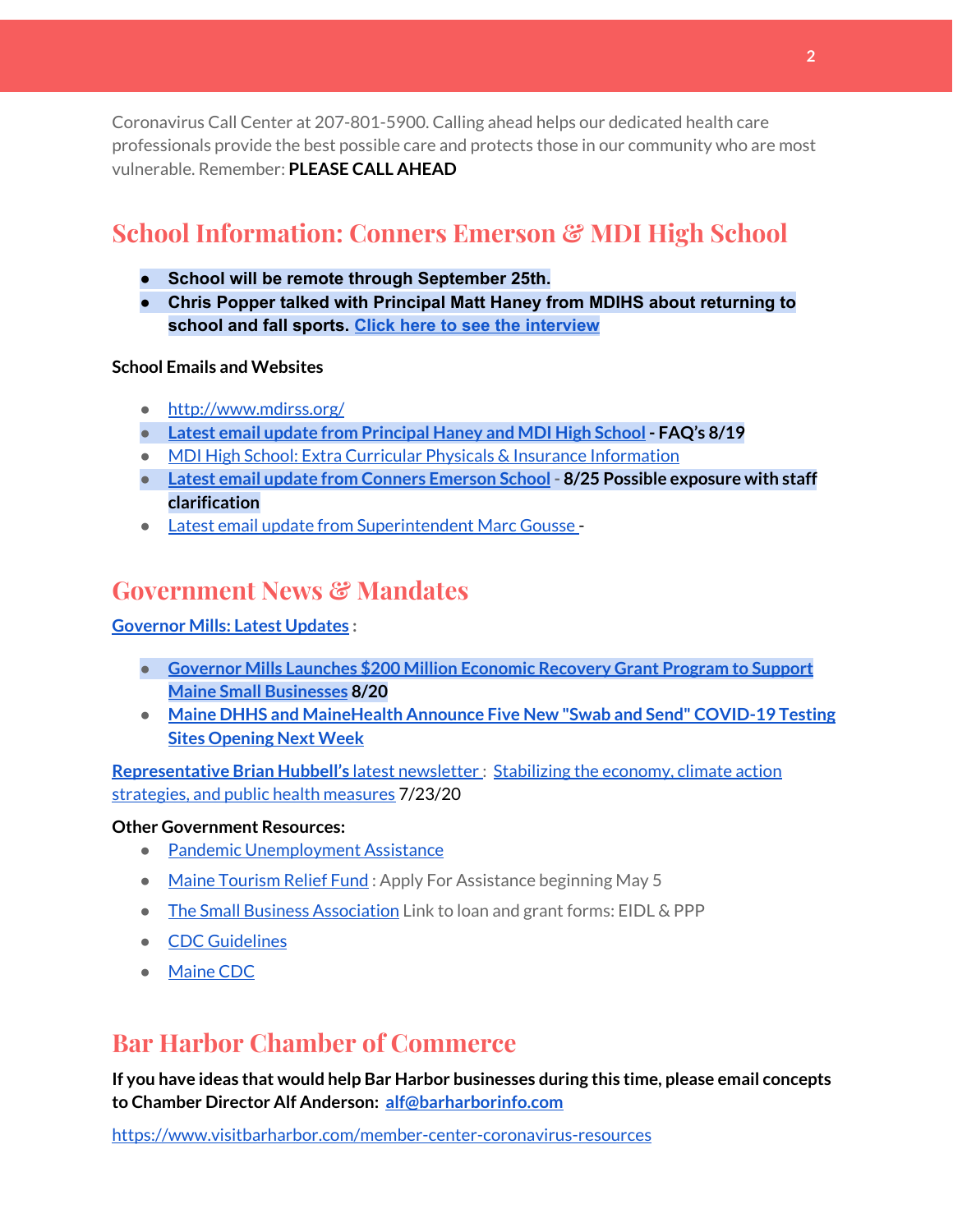## **Community Resources**

- **● Healthy Acadia [Newsletter](https://mailchi.mp/healthyacadia.org/august_25_2020?e=e6ccd2569f) [8](https://mailchi.mp/healthyacadia.org/august_25_2020?e=e6ccd2569f)/25**
- Open Table MDI Building [Community,](https://www.opentablemdi.org/) One Meal at a Time is delivering meals twice a week, free of charge, to anyone who requests them (MDI wide).
- Jesup [Memorial](https://jesuplibrary.org/) Library **Interlibrary Loan is now active in Maine**
- Mount Desert 365 Resource [Spreadsheet](https://docs.google.com/spreadsheets/d/1okAx6HSsgXZY9CGH07Dzi6rqe7a6m4dLCPKot2Li7Ek/edit?usp=sharing) is a resource list for all of MDI
- Mount Desert Island [Community](https://www.mdicr.org/) Response is a resource list for all of MDI
- Bar [Harbor](https://www.barharborfoodpantry.org/) Food Pantry
- Help Request to MDI [Community](https://docs.google.com/forms/d/e/1FAIpQLSeZfu0tCcthHc9oL7tPomVRdniYiE7nbT_kkK9iCSRgqDhOvQ/viewform) Helpers

**Ways to Help**

- MDI [Nonprofit](https://sites.google.com/mdina.org/public/sos-mdi?authuser=0) Alliance : Share Our Stimulus : share stimulus money with local nonprofits.
- **MDI [Community](https://docs.google.com/forms/d/e/1FAIpQLSe_CJUFdVvwJkmymWRqUeK8bx3m7n4uSOuUPYHqXSAyH2DBoQ/viewform?fbclid=IwAR25hjnWGhnMP0lOWMcBPRBumhtQCJGZO4hlk-T-VjNGZljL1kVX5pWrL6U) Helpers**
- Island [Connections](http://islconnections.org/contact-us/)

## **Acadia National Park**

**See latest [alertfrom](https://www.nps.gov/acad/planyourvisit/conditions.htm) ANP : Current Conditions | Park Campgrounds will remain closed for the 2020 season.**

## **Land & Garden Preserve**

The Asticou Azalea Garden is now open each Thursday through Sunday from 10 a.m. to 2 p.m. until at least early August.

- Thuya Garden hours are Wednesday through Sunday from 2:30 5:30 p.m. Thuya Lodge is closed for the 2020 season.
- Abby Aldrich Rockefeller Garden is open July 30 through September 6. Thursday through Sunday 1:00 – 4:00 p.m.
- Little Long Pond, Asticou Landing, Terraces and Lookouts are open daily from dawn to dusk.

Land & Garden [Preserve.](https://www.gardenpreserve.org/)

## **Mental Health**

[National Alliance on Mental Illness Maine](https://www.namimaine.org/)

[Maine DHHS - Hotlines/Crisis Numbers](https://www.maine.gov/dhhs/hotlines.shtml)

Crisis [Services](https://www.sweetser.org/programs-services/services-for-adults/crisis-services/)